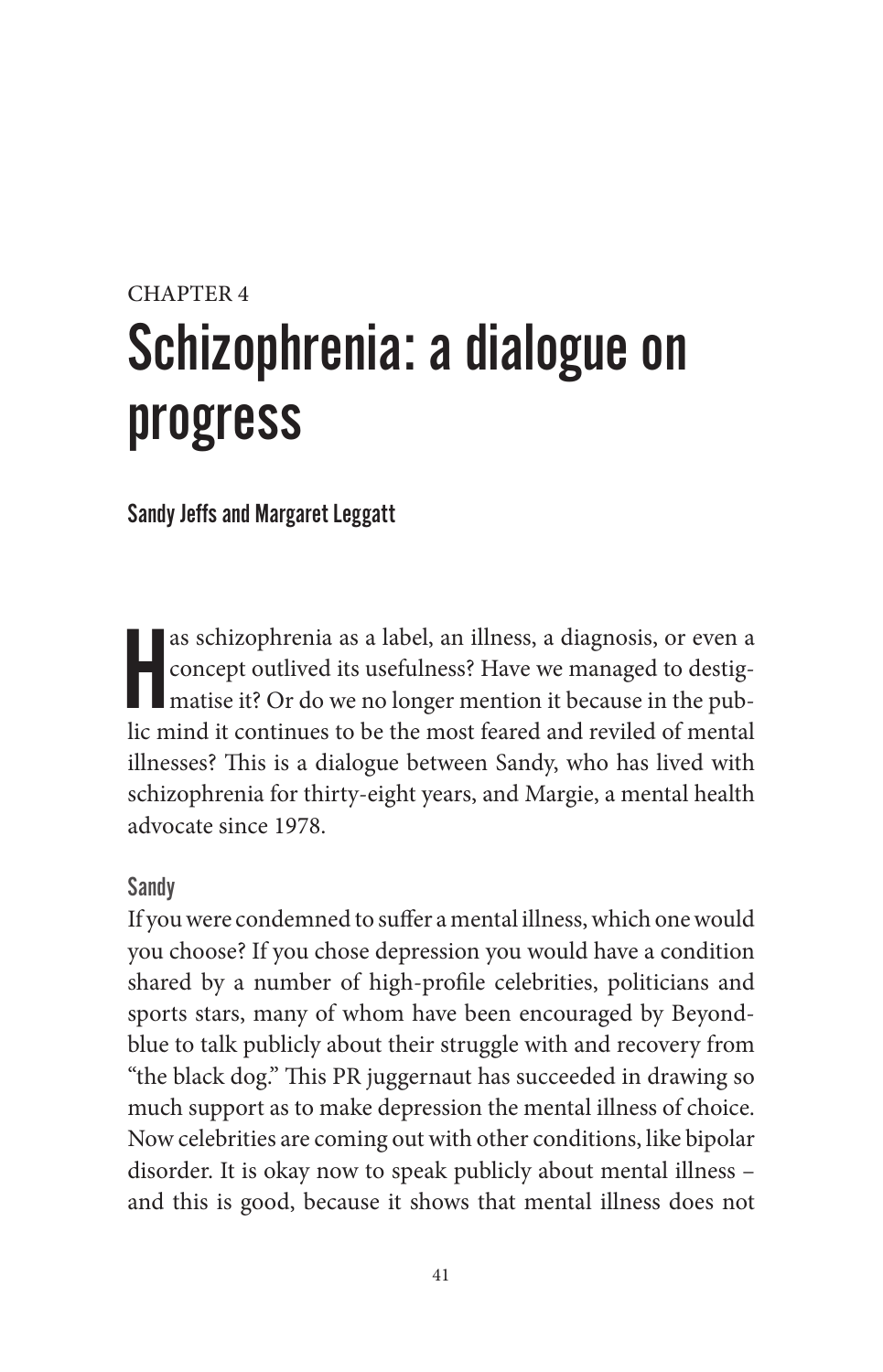necessarily prevent people from exercising talents in many fields. But only if it is depression or bipolar; schizophrenia continues to be associated with violence and mass murder.

Two recent examples of mass murder in which the perpetrators were immediately associated with schizophrenia were the well-publicised cases of Anders Breivik in Norway in 2011, who murdered seventy-seven people, and James Holmes in Denver in 2012, who shot seventy people in a cinema, killing twelve.

The Breivik case highlights the psychiatry profession's problem with credibility. One team of court-appointed psychiatrists diagnosed Breivik with paranoid schizophrenia, but another team of psychiatrists, also appointed by the court, disputed this diagnosis, saying he was not psychotic but had a narcissistic personality disorder. The court found Breivik to be bad, not mad. Holmes, the Denver killer, was supposedly seeing a psychiatrist who specialises in schizophrenia, so the media and the public inferred that he must have schizophrenia. On the web, people suddenly became amateur psychiatrists, diagnosing Holmes with paranoid schizophrenia on the strength of media reports.

Whenever I see a report in the news of a rampaging killer, or an assassination, or a person acting irrationally in a public place and causing mayhem, I make a silent prayer: *please don't let this person have a diagnosis of schizophrenia*. I don't want to feel ashamed again of this label I must also wear.

The diagnosis and nomenclature of schizophrenia have been controversial since 1911, when Swiss psychiatrist Eugen Bleuler brought the term into the psychiatric lexicon. Bleuler's definition meant "split mind" but lay people misinterpreted this as "split personality." This idea of a person being able to shift between two personae, good and evil, had taken on wide cultural significance since Robert Louis Stevenson's 1886 novella *The Strange Case of Dr Jekyll and Mr Hyde*. The notion had created a fear, in the collective consciousness, of what those labelled "schizophrenic" might be capable of, like morphing into the monstrous Mr Hyde.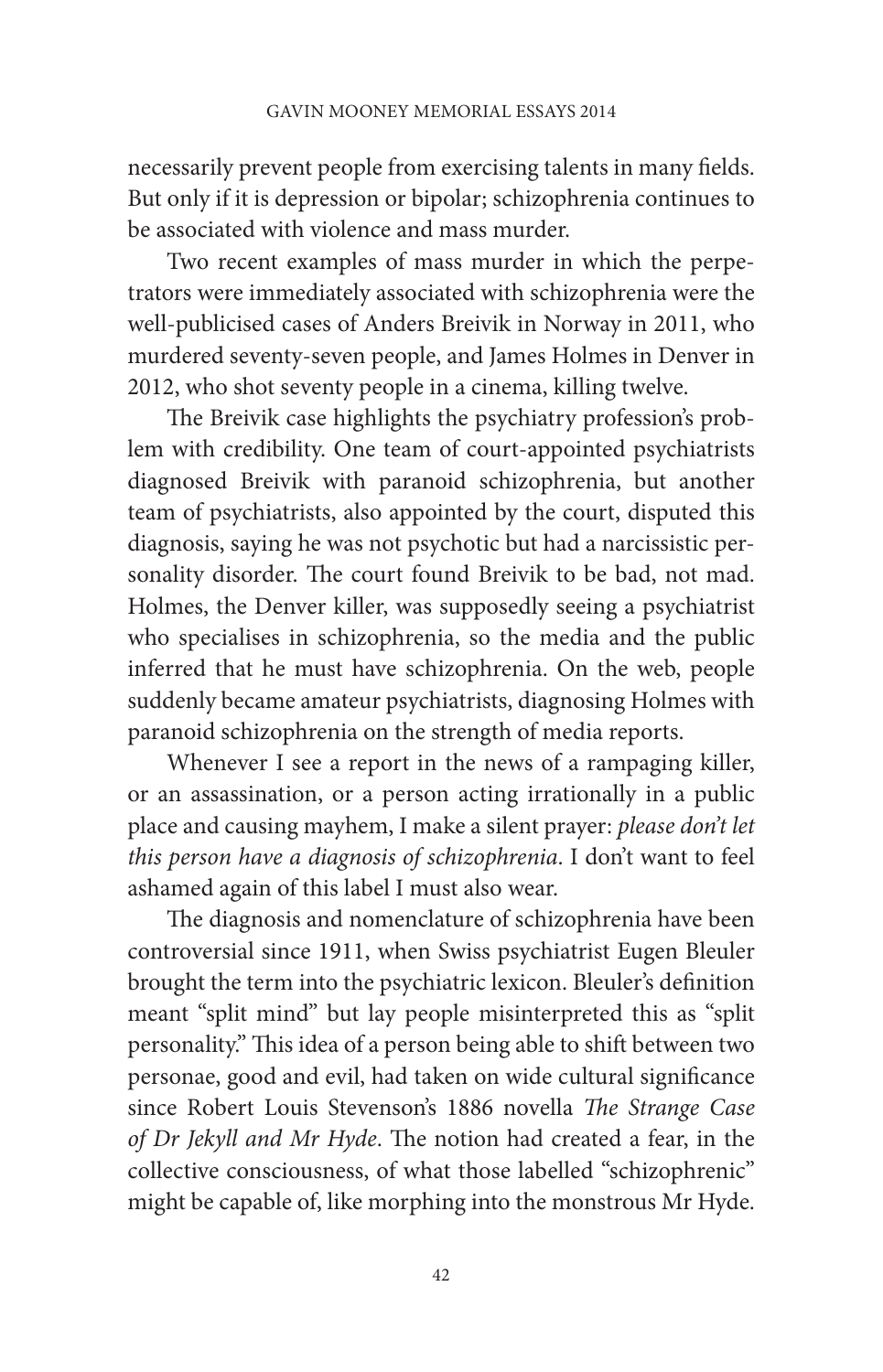Someone once asked me, when she found out I had schizophrenia, "Who are you when you are not Sandy?"

Margie and I became friends through our association with the Schizophrenia Fellowship of Victoria (now the Mental Illness Fellowship), a self-help and advocacy organisation for people affected by schizophrenia, and their families. Since the late 1970s, Margie and I have shared a desire to make life better for people diagnosed with schizophrenia, and their family and friends who care for them. Yet, for all the thirty years we have worked together in our related spheres of interest and concern, we now question what real progress has been made.

Is there any less stigma attached to schizophrenia than there used to be? If so, why is there perhaps an even greater reluctance to use the S word? Why am I hearing the same stories from people diagnosed with schizophrenia that I heard thirty years ago? Why does the concept ignite such fierce debate – about exactly what constitutes the condition, or even, now, whether such a condition exists? Has schizophrenia become the "abandoned illness," as a report by the Schizophrenia Commission in the United Kingdom declared in 2012?

## Margie

And why am I hearing the same stories from family carers – about how they are ignored, not respected, and not helped to cope with difficult situations? Why are they not listened to, when they have valuable information to give? Why are there long delays in getting appropriate help when someone is becoming mentally unwell?

# What is schizophrenia?

## Sandy

It was 1976 and I was twenty-three. I was sitting in front of a psychiatrist who told me I had "schizophrenia." This sounds serious, I thought, but what is it? I sat there, perplexed by psychotic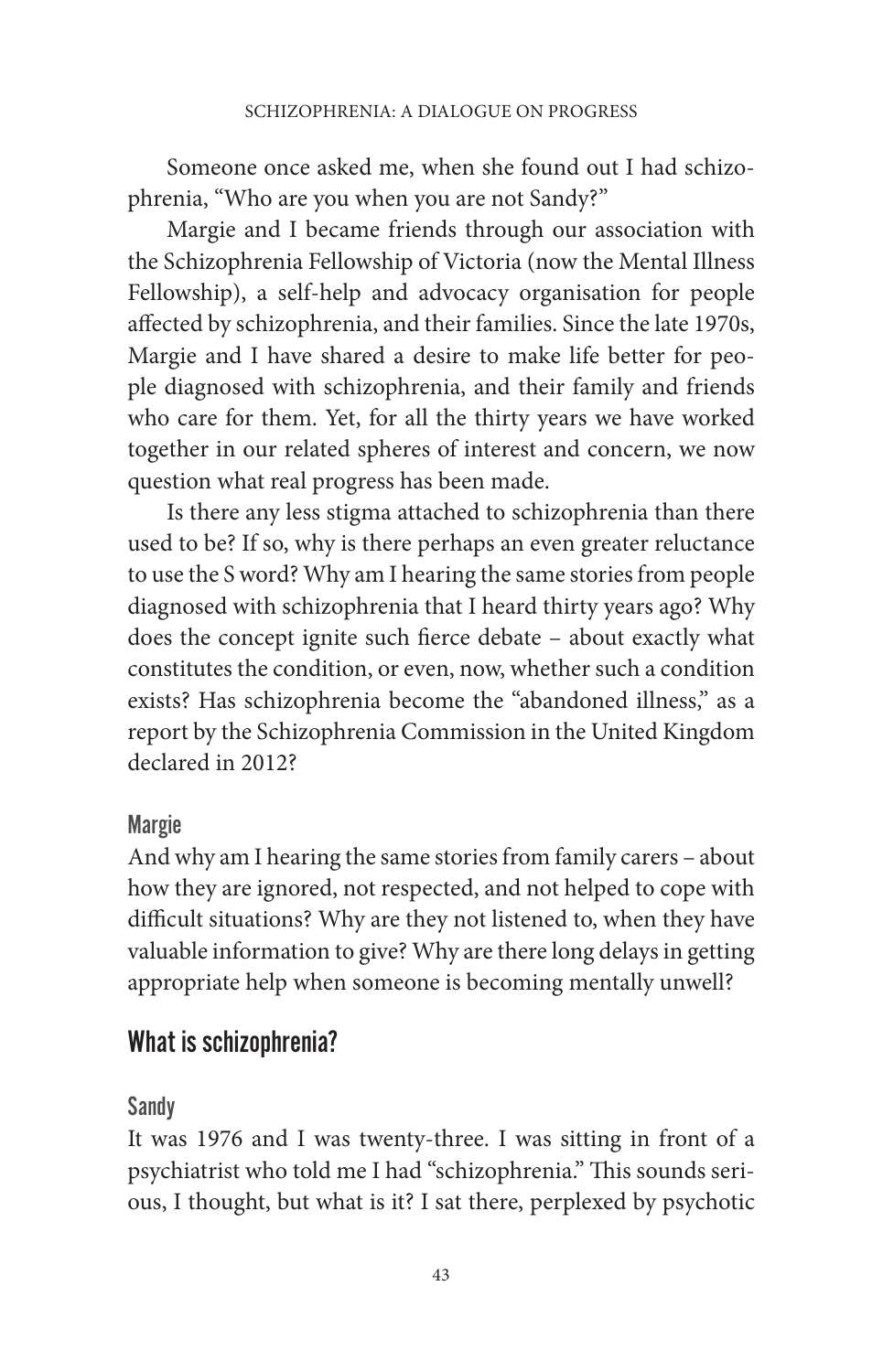confusion – terrorised by persistent voices telling me I was evil; caught up in bizarre delusions. I was preoccupied with visitations by the Virgin Mary and a hag who kept appearing in my mirror. The outer world menaced and bombarded my inner world.

Sometimes I seemed to be able to do at least ordinary things, like go to the shop to buy bread and milk, meet friends for a meal, see a film or play tennis. At other times I was too overwhelmed, or too distracted, by the ridicule and abuse of persecuting voices, which made me feel worthless, useless. They told me my friends wanted to harm me, so I withdrew from those friendships. Even the radio was giving me cosmic messages – that I had the power to contaminate people with the evil emanating from my body, and that my thoughts were being broadcast to the world. I was terribly alarmed that strangers could read my festering mind. I was admitted many times to a psychiatric hospital.

When I started hearing the voices of my madness, clinicians saw them as random and rambling voices that had no intrinsic meaning, caused by a mind swimming in unbalanced chemicals. I don't recall any psychiatrist asking what my voices were saying to me. All the vitriol and persecution of my voices, all their references to me as a *slut*, *trollop*, *Satan's whore* and *bitch*, were simply to be medicated out of existence. I now believe they were telling me something. Their repeated references to me as a slut and whore surely hark back to myself as a thirteen-year-old girl dreadfully shamed by the man who raped her.

The certainty of my diagnosis of schizophrenia has wavered over the years because one psychiatrist has thought that I may in fact have "schizoaffective disorder," a condition that encompasses mood shifts common to bipolar mood disorder as well as psychotic symptoms common to schizophrenia.

Assuming I do have schizophrenia, what was its cause?

Back in the 1970s, schizophrenia was seen to be caused by dysfunctional parenting; these days the spectre of childhood trauma lurks also.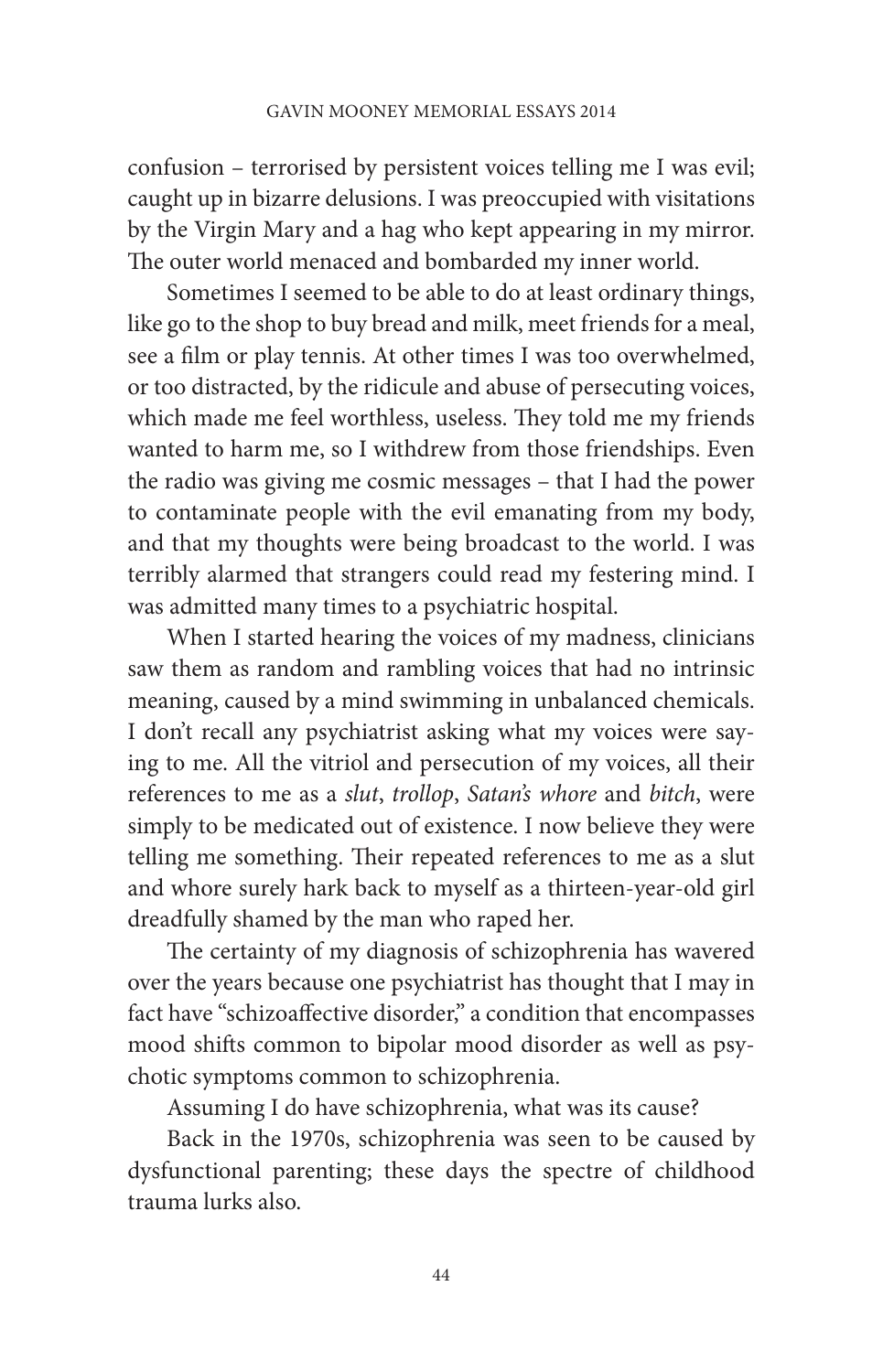I am the victim of a traumatic childhood. My mother was an alcoholic and alcohol played a big part in our unhappy family. My father was a wife-beater. This made for a deeply distressing environment in which to grow up. I felt unloved and unlovable. I have two siblings who both experienced the family violence and their own trauma. Why didn't they fall into a mental illness? What was it in me that tipped me over the edge? Did my lesbianism contribute to the mental illness; was it a personal weakness? Was I too sensitive to the world? Was my brain overrun by unbalanced chemicals? And what about the sexual abuse?

Was it an incremental accumulation of all these traumas that made me vulnerable to developing schizophrenia?

#### Margie

I have worked with countless families with children who have schizophrenia where there is no history of family trauma or childhood sexual abuse. Parents are coping with schizophrenia under the most difficult of circumstances. Often they feel they are not coping; they cannot understand what it is that they are dealing with. They are worried, frightened, desperate and totally bewildered by the inexplicable changes in the behaviour of their sons and daughters; they become very stressed, distressed, isolated, and physically and emotionally unwell themselves in the process.

Evidence has also been accumulating for theories that schizophrenia has origins in brain dysfunction. These theories suggest that the *acute* symptoms – distorted perceptions, like hallucinatory voices and visions; distorted thoughts, like feeling persecuted or spied on, or believing you have special powers; and disordered emotions, like feeling evil, worthless, unloved – result from chemical imbalances in the brain stem. Medications have been discovered that can treat these acute symptoms by removing them, or at least subduing their intensity.

The thinking on *chronic* symptoms is that they are caused by dysfunction in the prefrontal lobes of the brain – the area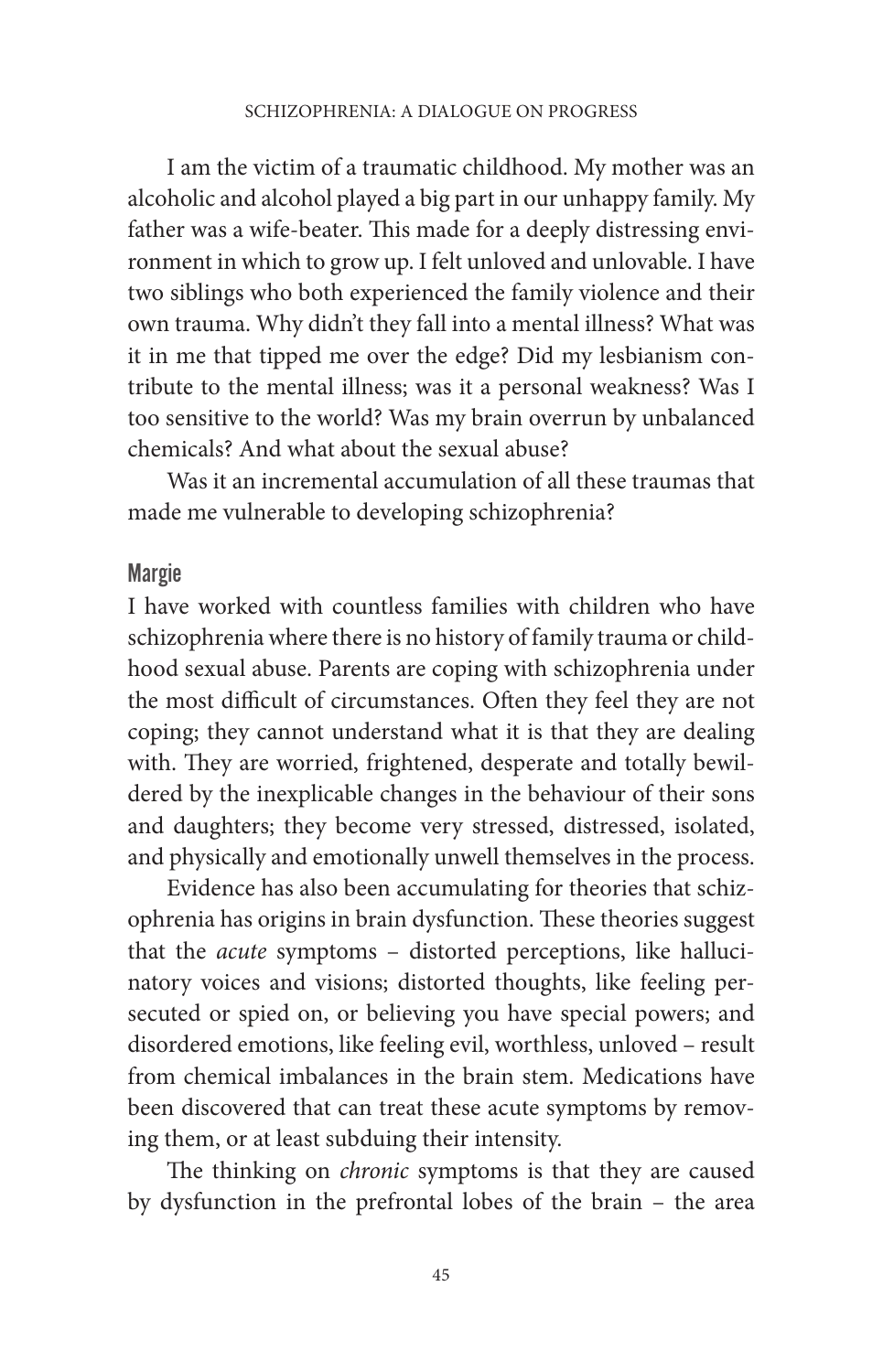in humans for "higher learning." Dysfunction in the prefrontal lobes leads to personal disorganisation: diminished grasp of abstract ideas (concrete thinking), inability to plan realistically (poor recent memory, loss of the sense of the future), lack of initiative, lack of motivation, reduced conversational ability (lack of expression and spontaneity), indifference and apathy, socially inappropriate behaviour, poor problem-solving, and an inability to integrate thoughts with appropriate emotions. Problems with capacities for focus and attention indicate possible dysfunction in the hippocampus. The chronic symptoms are not helped much by medication.

Nowadays the generally accepted explanation for schizophrenia goes something like this: biological vulnerability plus environmental stressors can result in the development of mental illnesses such as schizophrenia. Mental illnesses are the product of continual interactions between brain dysfunctions and emotional and social phenomena experienced as stressful and traumatic. In other words, mental illness is not caused by either nature *or* nurture, but by their interaction at critical periods of psychic development.

# Our fight to destigmatise schizophrenia

## Sandy

Over the past three decades the "medical model" of biological causes – chemical imbalances in the brain – has become more widely accepted, and I used to find it comforting. It didn't blame me, my parents or my circumstances for my schizophrenia. I was mad, not bad. I could hope that I might be helped by medication or, even more optimistically, that my condition was treatable and even curable.

This became the narrative, the story I told myself in order to understand and cope with my wayward mind and incomprehensible behaviour.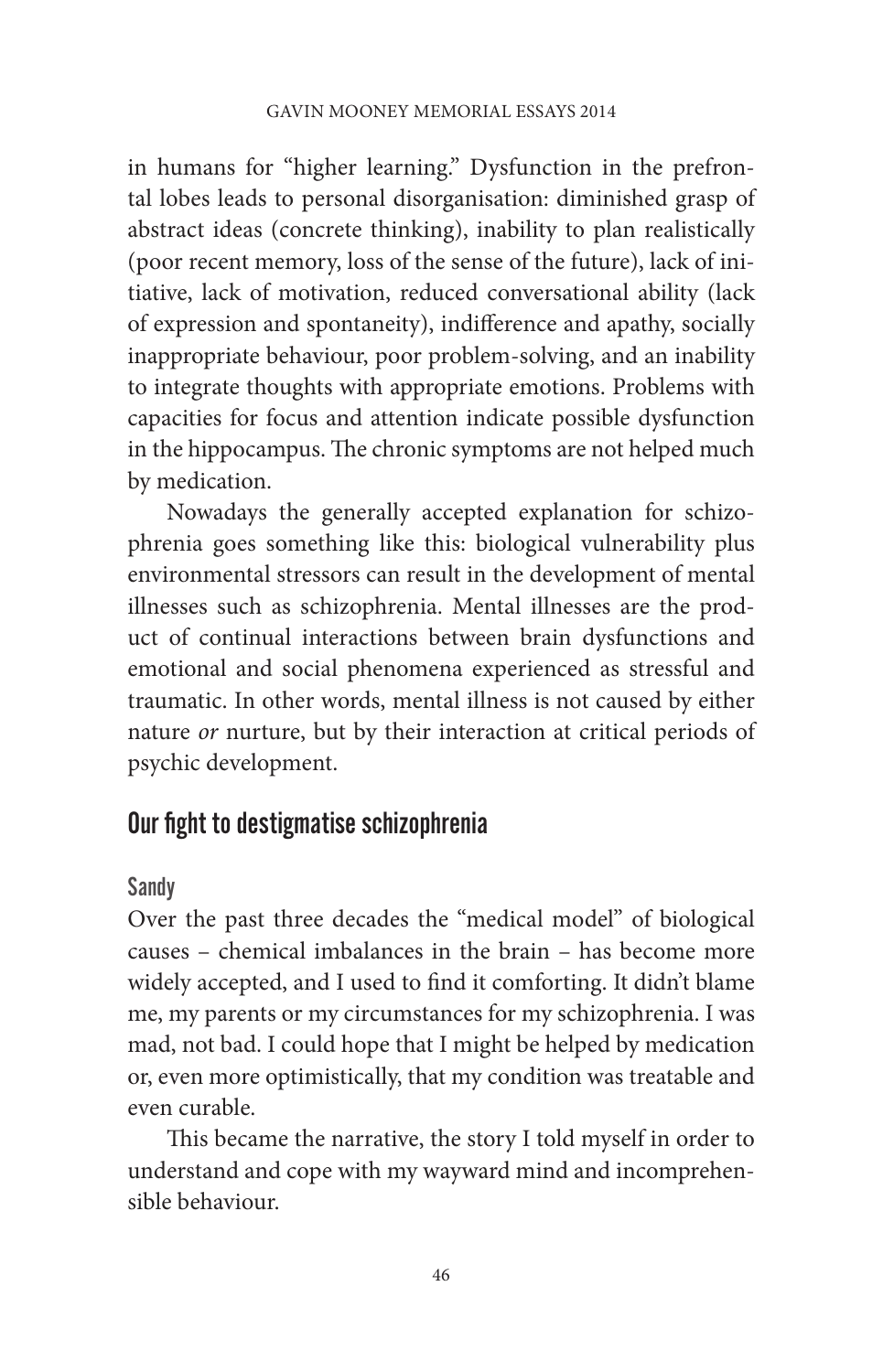Over twenty years ago I started speaking publicly about my schizophrenia. Other mad people like me, burdened by misunderstood diagnoses, stepped out of the mythology to give schizophrenia a human face. I found myself in front of school kids, university students and community groups, telling my story. I was featured in print media, and on radio and television.

If people could only understand that schizophrenia was an illness, we believed, the stigma and associated rejection and isolation would end.

#### Margie

We determined together to debunk the myths: schizophrenia is not split personality, as per Dr Jekyll; the illness, if detected and treated early, can be ameliorated. Letters to the *Age* railed against the common, inaccurate use of the word, as in, "I feel a bit schizophrenic today because I can't make up my mind" or "the member of the opposition is schizophrenic – on the one hand he says this, on the other he says that."

But different problems with public perceptions began to emerge. There were perplexing cartoons: people with schizophrenia were drawn as grotesque caricatures, or menacing, or in dark shadows (mysterious, and not open to communication). Media descriptions were designed to shock: "Rampage man on God's mission – man fails to take prescribed drugs"; "Feral psychotics will soon be roaming Melbourne's streets" (on the closure of mental hospitals); "Cease-fire – 8 people shot dead by police this year" (on the inability of police to deal with the psychotic).

Julian Knight, the man who killed seven people and injured nineteen during a shooting spree in Clifton Hill, Victoria, in what became known as "the Hoddle Street massacre," did not have a mental illness. Yet the media used expressions like "crazy gunman," "insane attack" and "act of madness" when describing the event. At the time of the Port Arthur massacre – the mass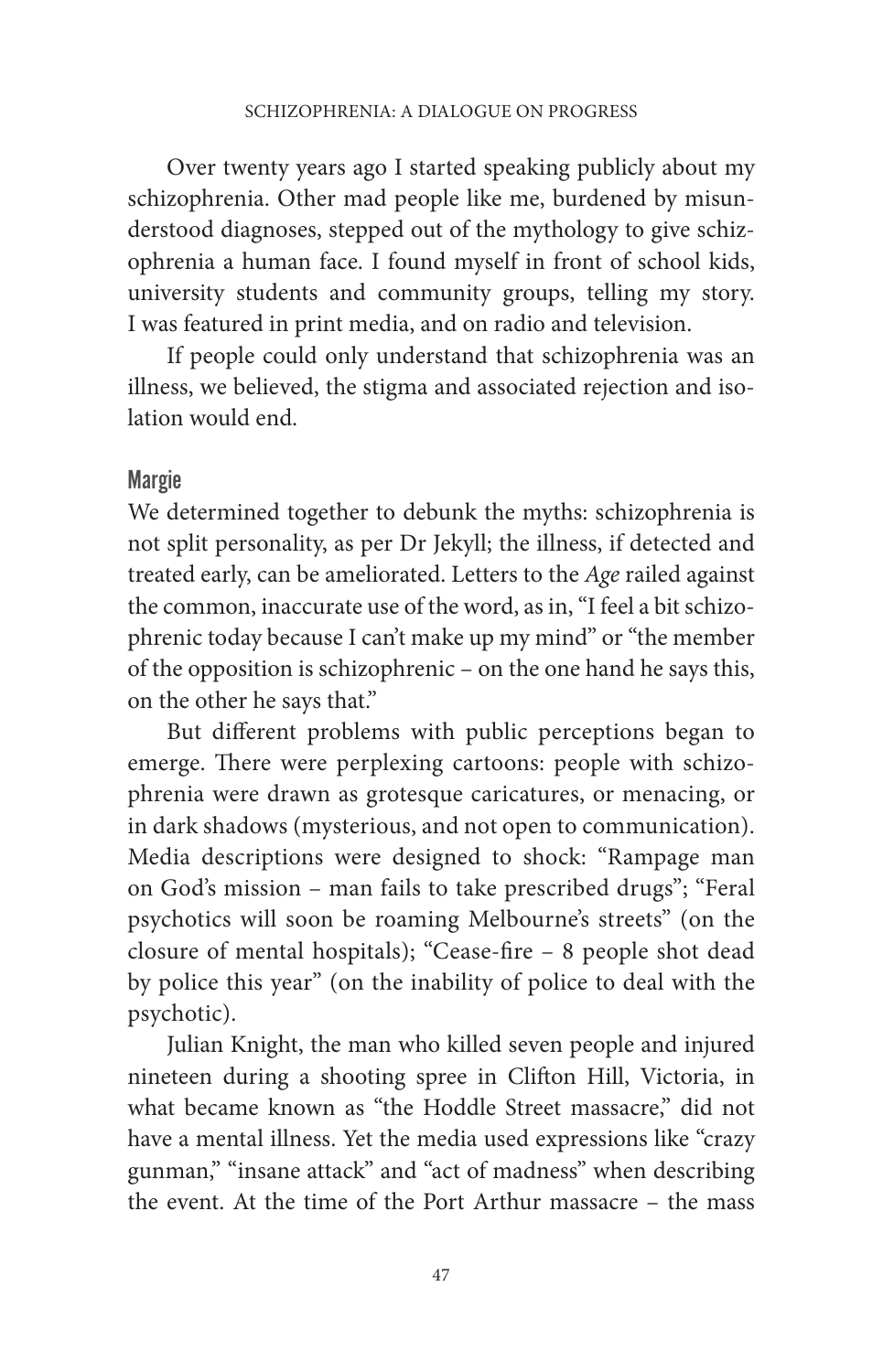shooting by Martin Bryant in Tasmania – the media asked, "Does this young man have schizophrenia?"

On the rare occasion when someone with a mental illness did commit a crime, headlines were unrelenting: "Schizo Knifed Mum," "A Smiling Assassin," "Murder-suicide Man Refused Medication."

Labelling people as crazy or mad, implying mental illness, when no mental illness was present, was bad enough. But when someone with schizophrenia did commit a serious crime, all our efforts at getting the true understanding of schizophrenia out into the open were obliterated. Our statements that only a small proportion of people with schizophrenia are violent, or that the vast majority of violent crimes are committed by people who don't have schizophrenia, seemed feeble against the blaring insistence of media reportage.

## Sandy

It is pretty devastating to look back at our long struggle to destigmatise mental illness and particularly schizophrenia, to find that bringing it out into the open, speaking about it, may simply have reinforced fears about the nature of schizophrenia rather than fostered a more accurate understanding of it.

## Margie

So what needs to be done? What is a way forward? Perhaps a strategy for future "anti-stigma" campaigns is to focus strongly on the abilities and competencies of people with illnesses like schizophrenia.

And you, Sandy, are a superb example. During our long association, I have been aware of your admissions to hospital when the symptoms became overwhelming; I have admired your unremitting capacity to get going when you wake up every morning and have to come to terms with suicidal thoughts. You have a diabolical sense of humour and can make me laugh more than anyone else I know.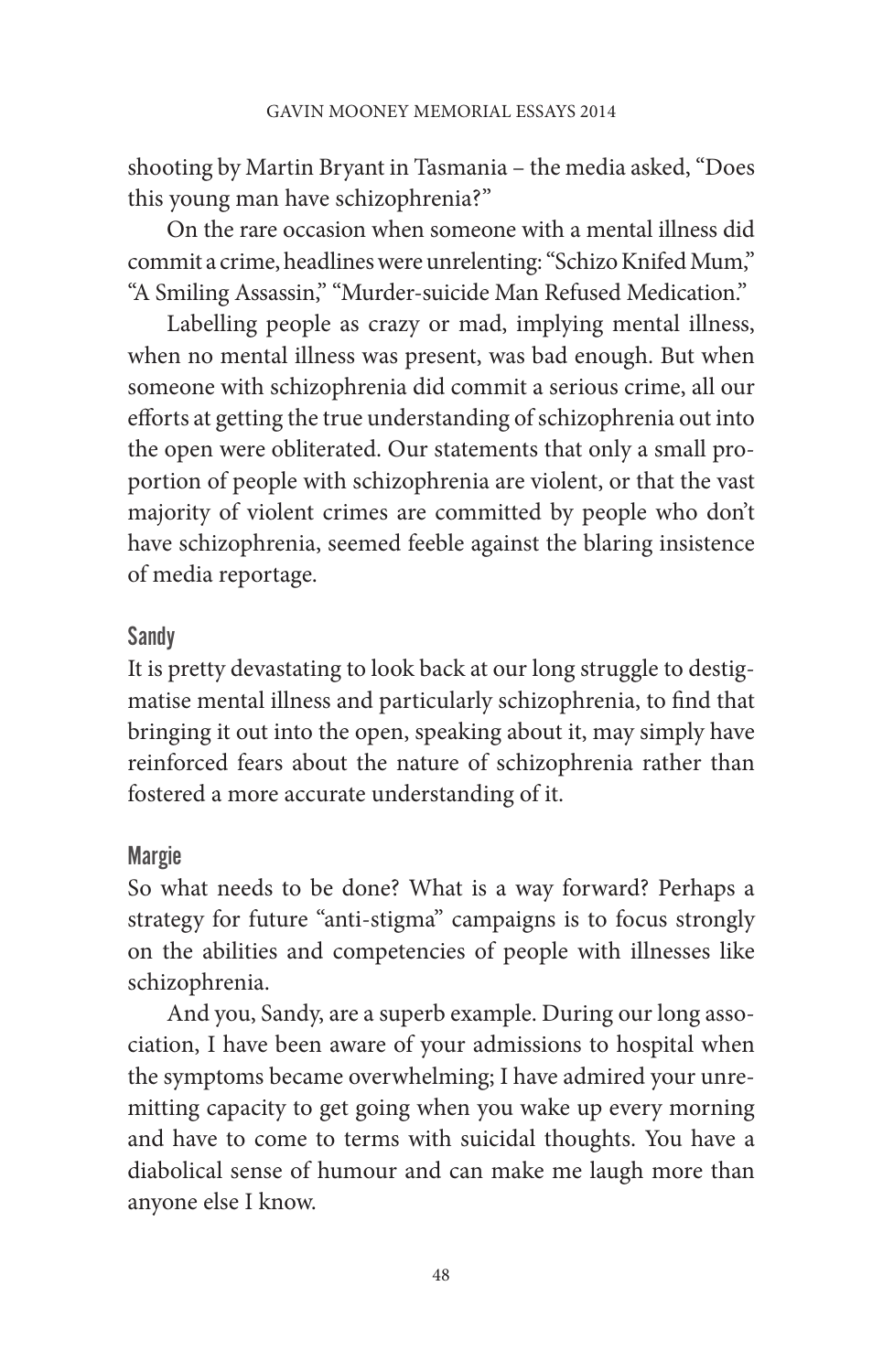Although you suffer great distress from hallucinatory voices, you don't exhibit the chronic symptoms of schizophrenia. Every time you call yourself a madwoman, I want to loudly contradict you. Outwardly, to me, you are anything but mad. You are highly intelligent, well-read, perceptive and great fun. You are an accomplished author of a wonderful book on your experiences with mental illness and the psychiatric system; you have published volumes of poetry; you continue to lecture frequently at conferences, to students, and to community groups. And in spite of your constant struggle with schizophrenia, you are not bitter or angry.

However, as you have said, schizophrenia is as individuated as the minds it touches.

#### Sandy

Schizophrenia cannot be pigeonholed into one homogenised phenomenon. Each of us diagnosed with it experiences voices, hallucinations and delusions differently. The repertoire of the mad mind is breathtakingly broad, a product of the imagination, which is limitless.

#### Margie

This complexity is possibly one cause of people's confusion about schizophrenia; and one of the major reasons why overcoming the stigma associated with schizophrenia has so far defeated us.

The story of "Michael," who has one form of schizophrenia, provides an example. Listen to his mother, as we can only learn about his illness from her, because he does not see himself as mentally ill:

> When Michael is becoming unwell, I observe confused, irrational thinking, paranoia – he believes that people are "out to get him." He believes the television is talking to him, and his phone is bugged. But he is adept at holding himself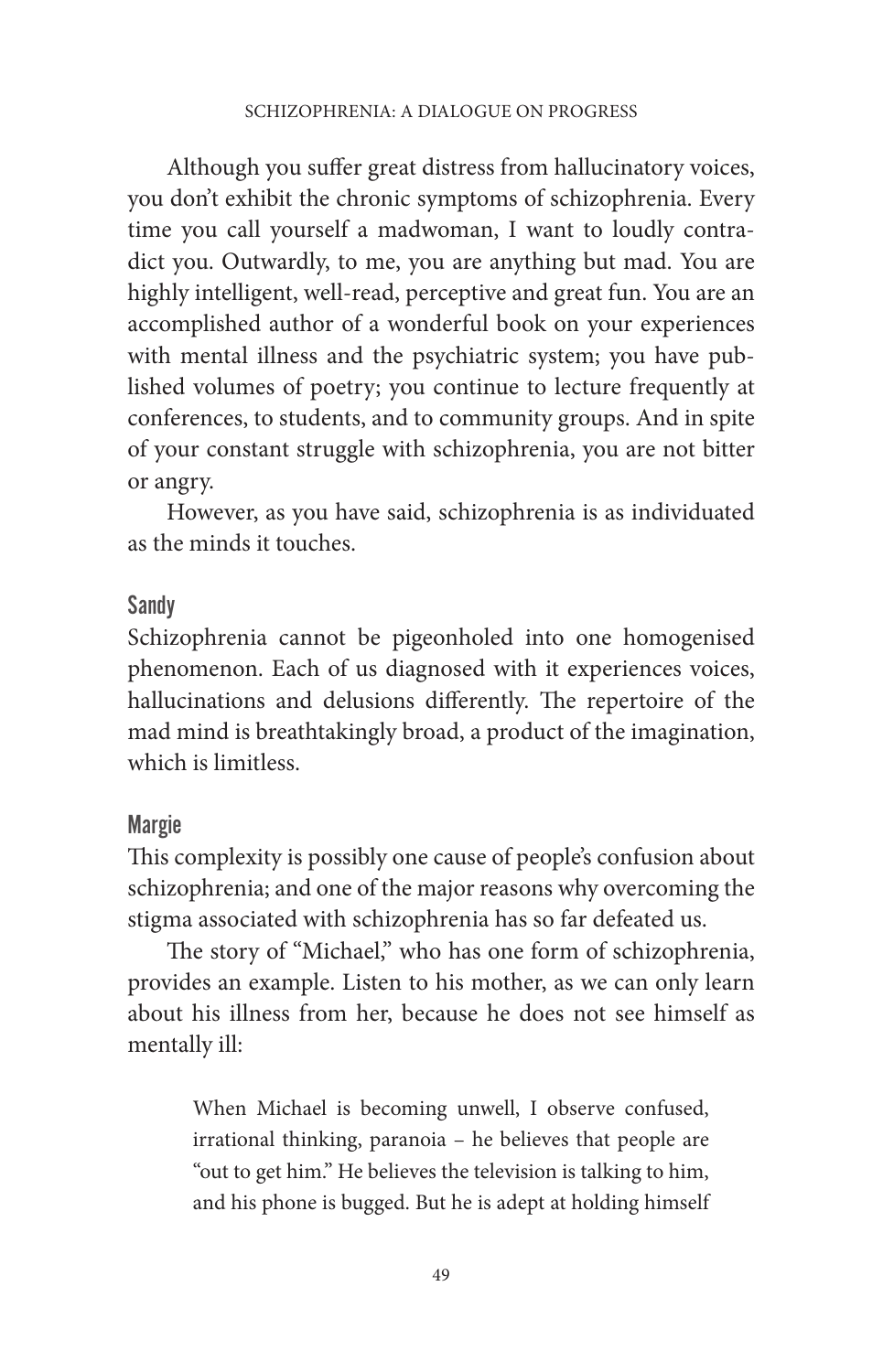together and appearing rational and in control when he is under threat of hospitalisation.

Michael has what is called "no insight" – an unwillingness to admit he has a mental illness. This is also referred to as "denial of illness," and is perhaps the most troubling aspect of some forms of schizophrenia.

Recent studies link poor insight to some dysfunction in the frontal lobe. Although the notion of brain dysfunction may sound untreatable, it is actually grounds for renewed hope. Recent work on brain plasticity shows that rehabilitation is possible following many types of brain damage. Rehabilitation specialists are trained in cognitive remediation – the remedying of deficits in the capacity of knowing. Michael has never been offered cognitive remediation to help him develop awareness of his illness and learn new skills for active participation in his own treatment. Michael's abilities – and he is a very intelligent young man – are not being developed because our system is not helping him in a way that could lead to his recovery.

Trying to reconcile the family's story with that of the unwell patient creates distressing dilemmas for mental health staff. (Ever heard the expression "house devil, street angel"? Michael's form of schizophrenia is like that, which is perhaps why the story of Dr Jekyll becomes confused with schizophrenia.)

But something is seriously wrong with our system if we wait until a disaster occurs before we insist someone receives treatment. Michael hates taking medication, which has bad side effects; and, after all, he does not feel ill. For him, being forced into medical treatment when he doesn't see himself as sick is an injustice, and a denial of his human rights, his dignity. Yet there is no doubt that he is a very mentally unwell young man. The anxiety and stress experienced by his family and his girlfriend (who also has schizophrenia; he has no other friends) becomes intolerable.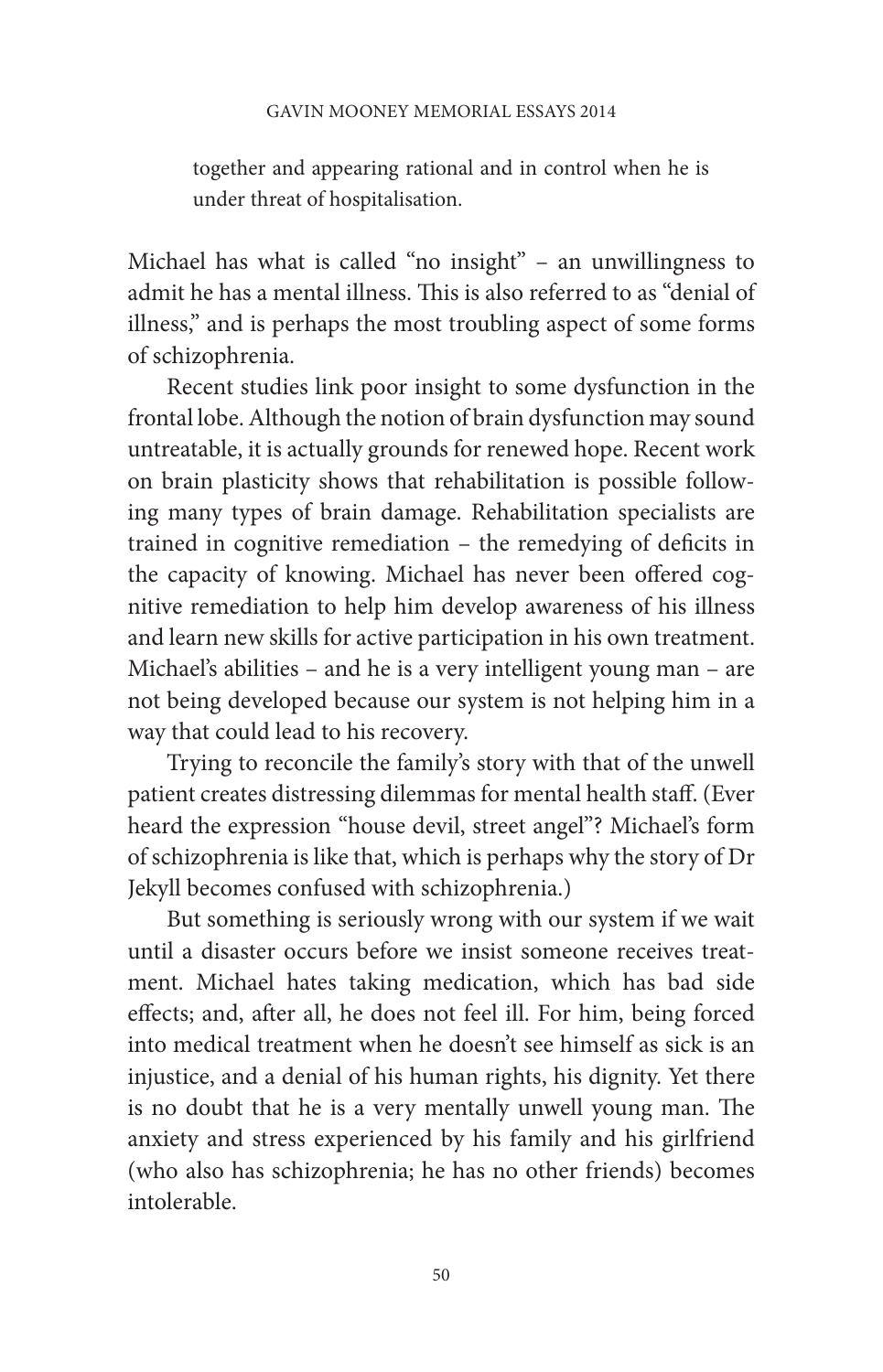A similar situation in Sydney recently ended in appalling tragedy, with the murder by Anthony Waterlow of his father and sister in 2009. The *Good Weekend* ran an article on the murders, "The Killer Inside," with the introduction "Mental health protocols failed a family who, despite their fear, tried to support their loved one – a man whose final murderous act changed lives forever."1

Most notable in the stories of Michael and Anthony was their capacity to persuade mental health staff that they did not need, nor did they wish to take, medication. Even when staff know that medication will help, people cannot be forced to take it if they do not want to; it can only be made compulsory if they are deemed a danger to themselves or others.

But people like Michael and Anthony are not likely to tell you that they may harm someone. You can only discover this by talking to others who know them, and mental health staff often don't do this. Anthony's family were aware of how unwell he was, and close friends were also saying that Anthony would harm someone. He told them voices said his father and sister were conspiring against him. Ultimately he felt so threatened that he killed them. After being arrested and tried, Anthony was found not guilty by reason of mental illness.

Should people who are unable to recognise their mental incapacity be allowed to deteriorate mentally in the name of preserving their choice to decline medical treatment? In so doing, they often infringe the rights of others, particularly those closest to them who are trying to help them.

I know of situations where people have received treatment against their will after committing crimes (and some of these crimes could have been prevented had they received early intervention treatment). Their illnesses are now under control and they are leading useful lives in the community. So, although people with schizophrenia may have no understanding at the time that they are very unstable, they can be turned around.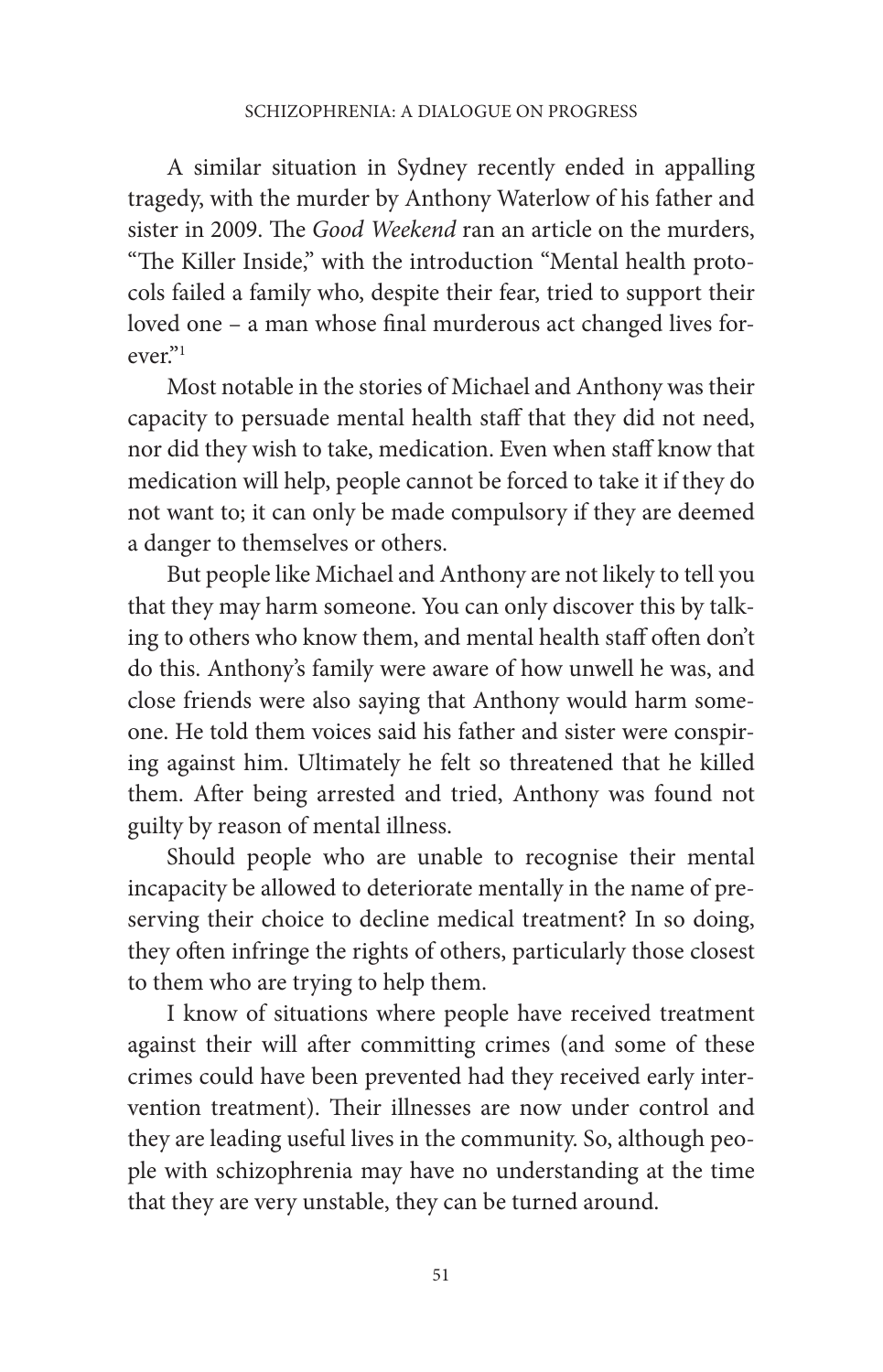Sadly, tragic stories like Anthony's colour perceptions of all those with schizophrenia, the majority of whom are not violent.

# Medicalising schizophrenia: the good and the bad

## Margie

The discovery of antipsychotic medications in the mid 1950s allowed people to leave hospital care when the acute episode of the illness had subsided. In later years, further advances were made in the development of long-acting antipsychotic medication.

In a survey in 1985, carried out by the Schizophrenia Fellowship of Victoria, of 191 people with diagnosed schizophrenia, half claimed to have no problems with their medication, which had allowed a "return to normal."<sup>2</sup>

But the other half complained of a range of side effects. These included Parkinsonian-type tremors, stiff walking, slurred speech, blurred vision, thirstiness and a dry mouth, eyes rolling back or becoming glazed, and having to pace up and down to relieve restlessness. Another major set of responses described a constant sensation of over-sedation, lethargy, an inability to get up in the morning, feelings of physical weakness, and a lack of stamina.

## Sandy

Imagine feeling sedated to exhaustion and that your head is stuffed with cotton wool; your thoughts are slow and jumbled, you feel numb and unresponsive, your feet feel as though they are dragging a ball. Imagine being made to shuffle like a decrepit person, or your libido is dead and your mouth is so dry it's like sandpaper, or your hands tremble and constipation clogs you. This is how it feels for many when taking antipsychotic medication.

## Margie

The survey of these 191 young adults with schizophrenia also asked them to describe just what their lives in the community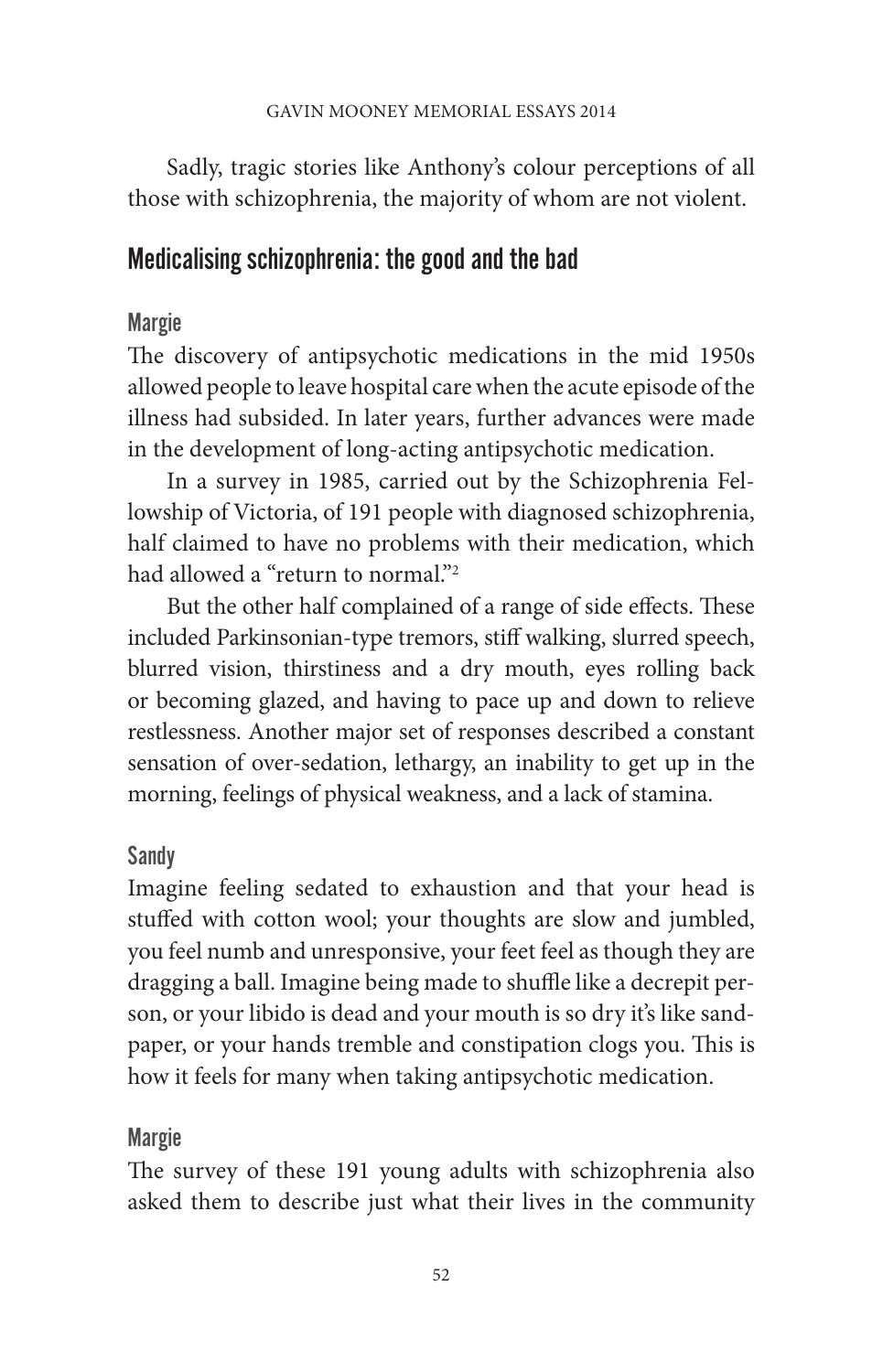were like. The sample reported that disorders of emotion (depression and anxiety mainly) were still very troublesome; mental and psychological changes, and interpersonal behavioural problems interfered with their capacity to form close relationships; they felt the need to withdraw socially, which led to extreme loneliness. The majority had found it impossible to return to the workforce or to become involved with further education. Most were living at home with ageing parents, while others continually and fruitlessly sought alternative accommodation.

Most respondents experienced financial insecurity. They received the invalid pension or sickness benefit and were heavily dependent on and subsidised by their family carers. They did not participate in domestic, social or recreational activities to any significant extent. This was in spite of the benefits of medications.

#### Sandy

A recent government report, *People Living with Psychotic Illness 2010: Report on the Second Australian National Survey*, states rather glibly that the newer medications better control delusions and hallucinations, and people are hospitalised less frequently than when the first survey was conducted in 1998.<sup>3</sup> But if this were true, why are the remainder of the findings so depressing? Far too many still experience unemployment, are on government benefits, are socially isolated and have to rely on families – the stories are the same as in earlier reports. For most, it is not so much the illness that bothers them as the unhappy social circumstances in which they are placed.

The earlier antipsychotic drugs were crude but the newer medications, heralded as wonder drugs to transform the lives of people with schizophrenia, have failed to live up to the hype. In my experience, what they do is flatten the illness into a chronic, low-level ongoing condition; they may reduce the florid blowouts but leave us with lethargy, withdrawal and social incapacity.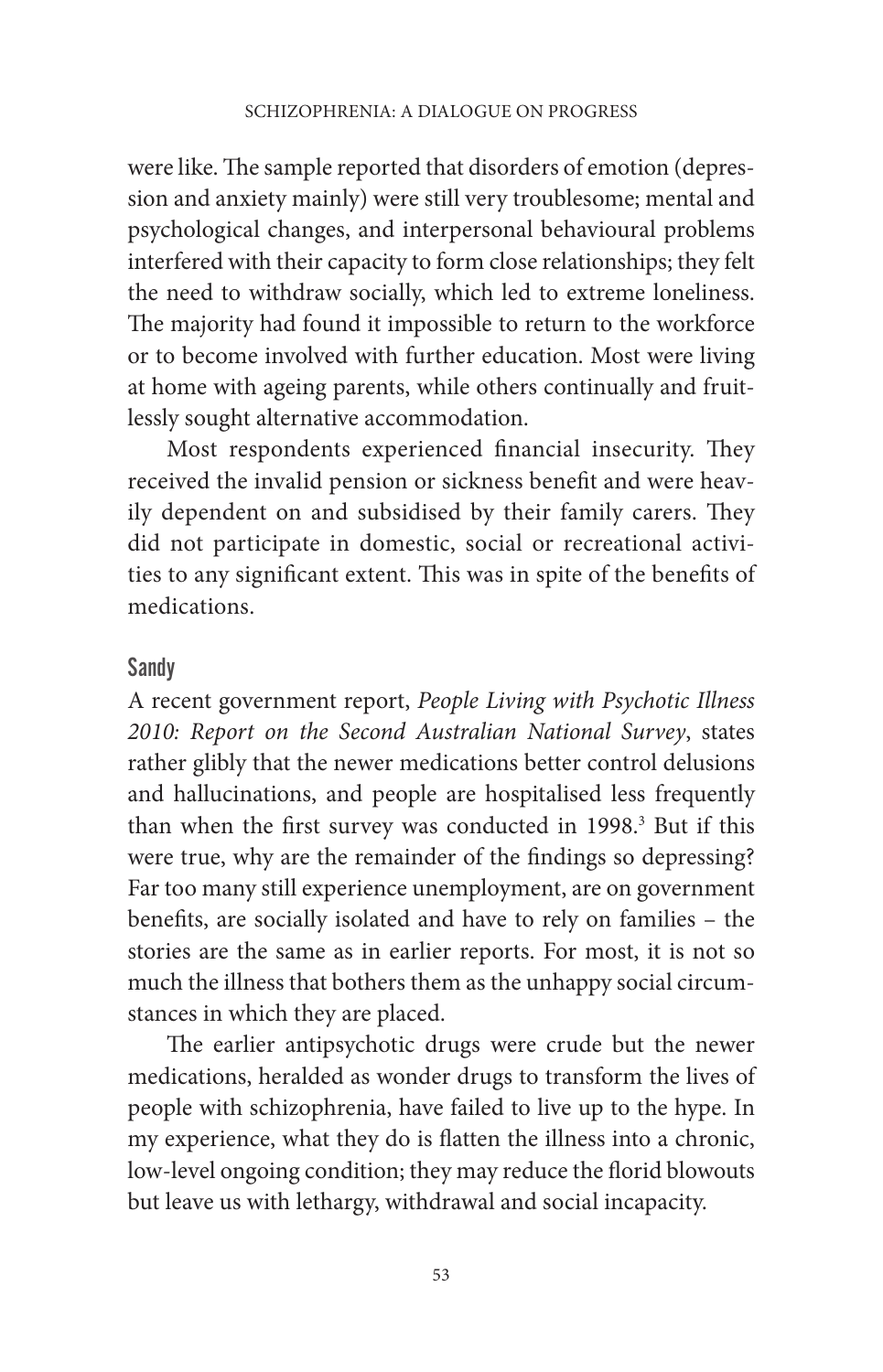These newer medications result in higher than average rates of diabetes and obesity as well as other physical health issues such as asthma, circulatory conditions and respiratory problems. People living with psychosis are often heavy smokers and high users of alcohol and illicit drugs – most likely attributable to their ongoing difficulties in finding meaningful social roles. It is no surprise that those of us with schizophrenia die about twenty years younger on average than the general population.<sup>4</sup>

And, of course, the medicines are not curing schizophrenia.

Sadly, nothing much has changed in the lives of people living with a psychotic illness, since the first national report in 1998, or even since the report done by the Schizophrenia Fellowship in 1985.

## And now, in the postmodern world of today

#### Sandy

In the 1960s and 1970s some theorists romanticised people who live with schizophrenia as being on an inner spiritual journey, finding meaning where the rest of society never could; or that this kind of madness was a sane response to a mad, rampantly capitalistic world. It was, for us "schizophrenics," at least a richer kind of identity than one defined solely by our affliction.

Postmodern intellectuals are again raising the notion of schizophrenia as a metaphor for the fragmentation of culture – the struggle of the creative mad genius against an uncaring, ignorant society. And once-subordinate marginalised groups are again challenging dominant discourses. The mad are not only challenging the discourse of psychiatry but also seeking to have more equal say in their treatment. An example is the rise of the Hearing Voices Network and the Paranoia Network, whose members speak of themselves as "voice-hearers," or "people living with unusual and compelling beliefs," and prefer their experiences to be seen as "mental distress." This is preferable to being classified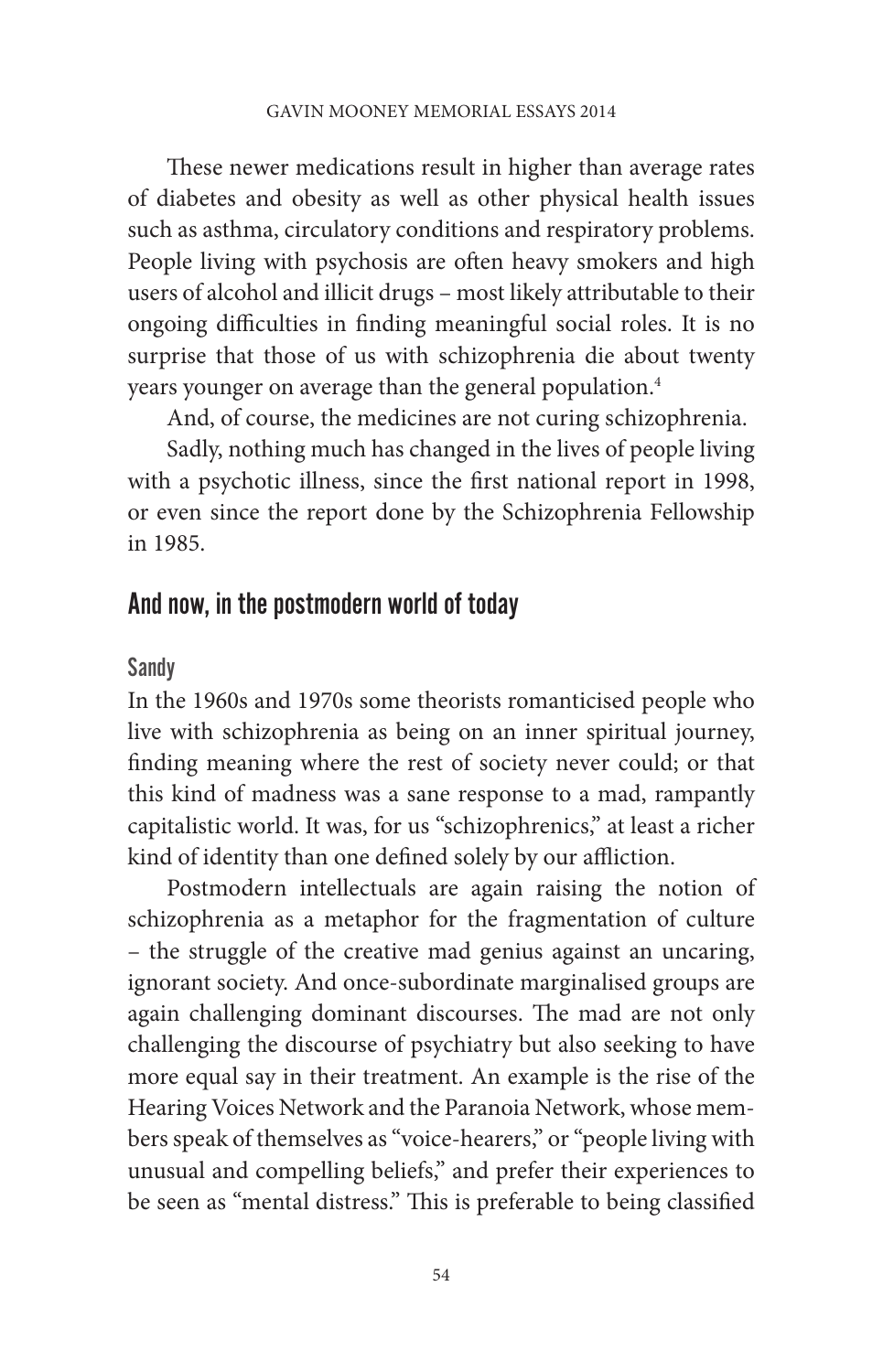by that most stigmatising of psychiatric labels – "schizophrenia." Part of this new approach is not to medicate the voices or the paranoid thoughts away, but to engage in a therapeutic relationship that helps those experiencing them to gain control over, and live more tolerably with these terrors.

My sense is that the rise of activist consumer organisations such as these is a response to psychiatry's fierce promulgation of the medical model and over-reliance on medications. Many of us with conditions of "mental distress" would like to see mainstream practitioners consider more holistic approaches, and would like more opportunity to be partners in recovery rather than simply submitting to how others define and therefore treat us.

## And what of the families?

## Margie

In 1987 another survey carried out by the Schizophrenia Fellowship of Victoria asked 273 family members what their lives were like, now that they were caring for a family member with schizophrenia.<sup>5</sup>

They reported that medical staff did not give them information about the illness, let alone techniques for managing difficult behaviours. Obtaining help when it was needed was always difficult, leading to inordinate delays and often disaster. Emotional relationships with their unwell relative had markedly deteriorated. Attempts by the young person to leave home were frustrated by the lack of suitable supported accommodation facilities; most were unemployed. Many families struggled to meet the added financial burden of an adult relative. The caring role had also severely limited their social lives. And many reported that caring for their mentally ill relative had caused their own serious physical and emotional health problems.

In 2009 a survey by the Mental Health Council of Australia, *Adversity to Advocacy*, revealed fifteen key issues affecting mental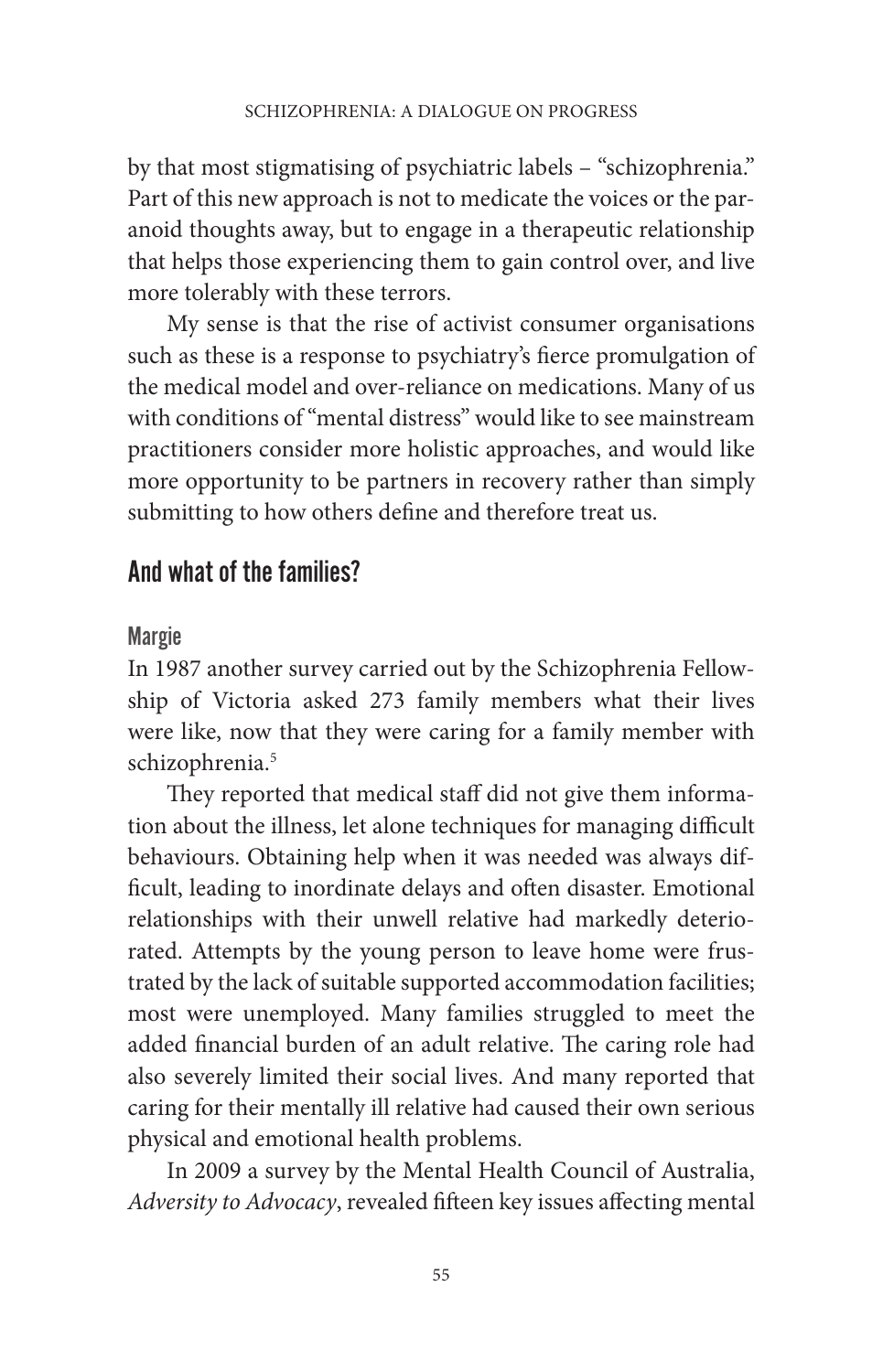health carers.6 I felt angry and frustrated that the issues were the same as those found by the Schizophrenia Fellowship in 1987. The plethora of government reports, policies and strategies for mental health reform had not improved the experiences of mental health carers.

Social research carried out over the last thirty years in the United Kingdom and the United States has shown that astonishingly positive results can be achieved by bringing together those with a mental illness, family carers and clinicians to develop plans of action mutually agreed by all parties.

This working together continues over an extended period until effective communication and problem-solving techniques have been learned. The research results reveal a reduction in relapse rates through the earlier detection of symptoms and earlier treatment, a decrease in hospital admissions, better adherence to medication, and better co-ordination of treatment and care. There are trends towards improved social functioning, increased employment and involvement in community activities, and reduction in the burden and stress experienced by family carers.

Some of the studies have also reported significant decreases in the cost of treating the mental illness, and therefore significant savings for the mental health system.<sup>7</sup>

It is surprising, then, that these findings from social research are not generally well known, let alone implemented into routine mental health practice.

## Sandy, somewhat pessimistically

So even though mental health is discussed more openly and widely than when we began the work of reform, and even though there are some positive research findings, the situation for many with the diagnosis of schizophrenia remains enigmatic. And as other mental health conditions become more visible, schizophrenia has retreated further into the shadows. One has to be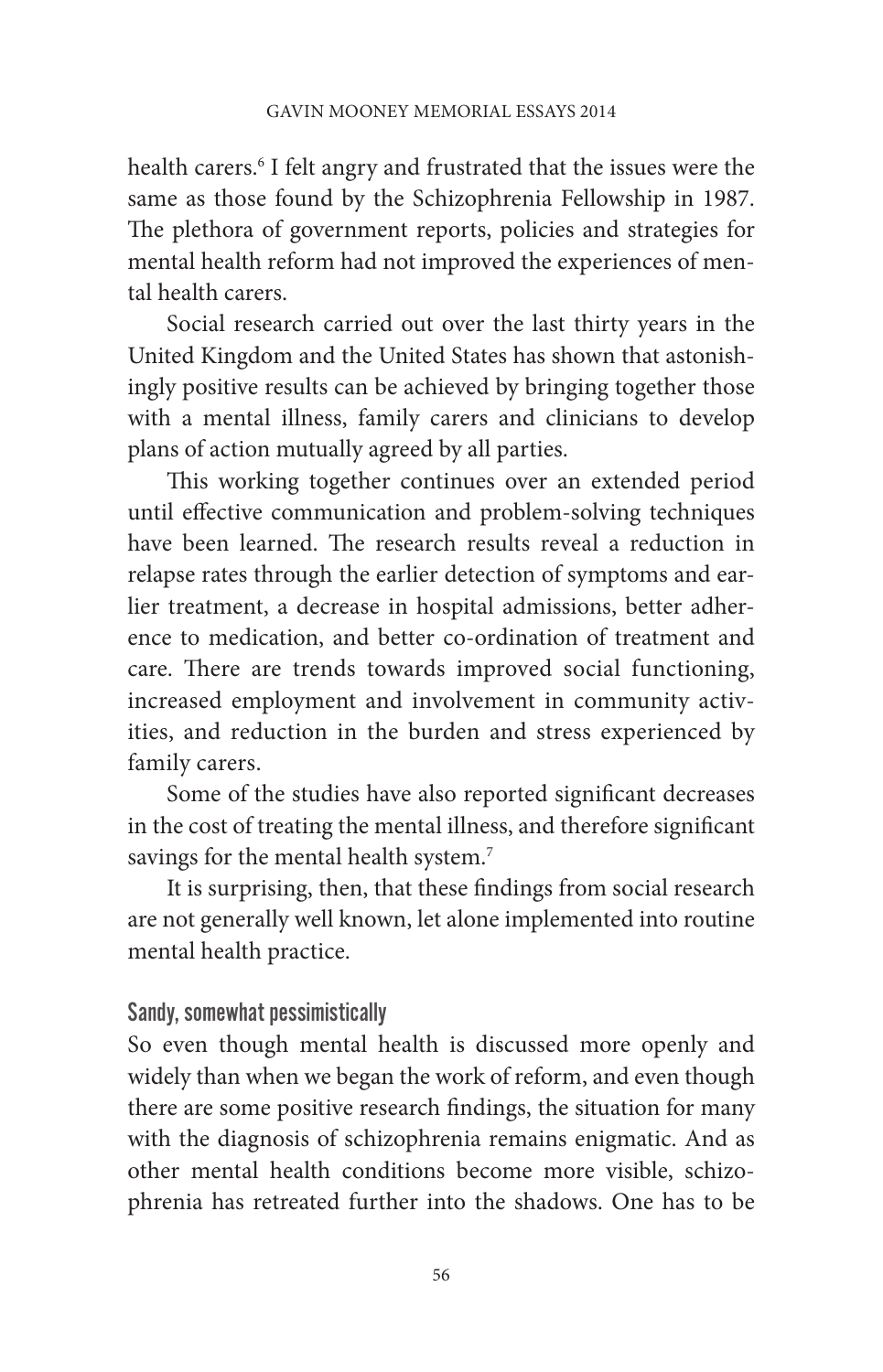brave to say, "I have schizophrenia." The label remains the one to fear the most, and the stigma is as powerful as ever.

What if the diagnosis of schizophrenia were to be dismissed and the label removed from the lexicon? How would I explain what has happened to me for these last thirty-eight years?

Some names have been proposed as alternatives to schizophrenia: for example, salience syndrome, psychosis susceptibility syndrome, psychotic spectrum disorder, and dysfunctional perception syndrome. Would changing the name of schizophrenia make a real difference to the lives of those who carry its label? The Japanese have adopted a new name for schizophrenia and, by all accounts, it has made a difference to the preparedness of people to seek treatment, because it has less stigma.

But changing the label doesn't change the behaviour associated with a psychotic illness – the bizarre and perplexing behaviour that makes people call us loonies, crazy, cut snakes, idiots. Will stigma only cease when a cure is found for schizophrenia and those who suffer it no longer do "mad" things in the public gaze?

Until a cure is found, or more effective medications are developed with fewer awful side effects, or society embraces people with "mental distress" as just one more different kind of human being equally deserving of respect and compassion, I cannot see us escaping our mind-prisons, or the constant struggle of living with this cruel monster of a diagnosis.

## Margie, cautiously optimistic

We need to revive our efforts to bring schizophrenia out into the open. We need to do it with different tactics and renewed energy. We need to push for the improvements that the positive social research results have demonstrated: include families in treatment and care, help people return to work or study, provide appropriate accommodation – all aspects of meaningful living that are not adequately taken into account in either the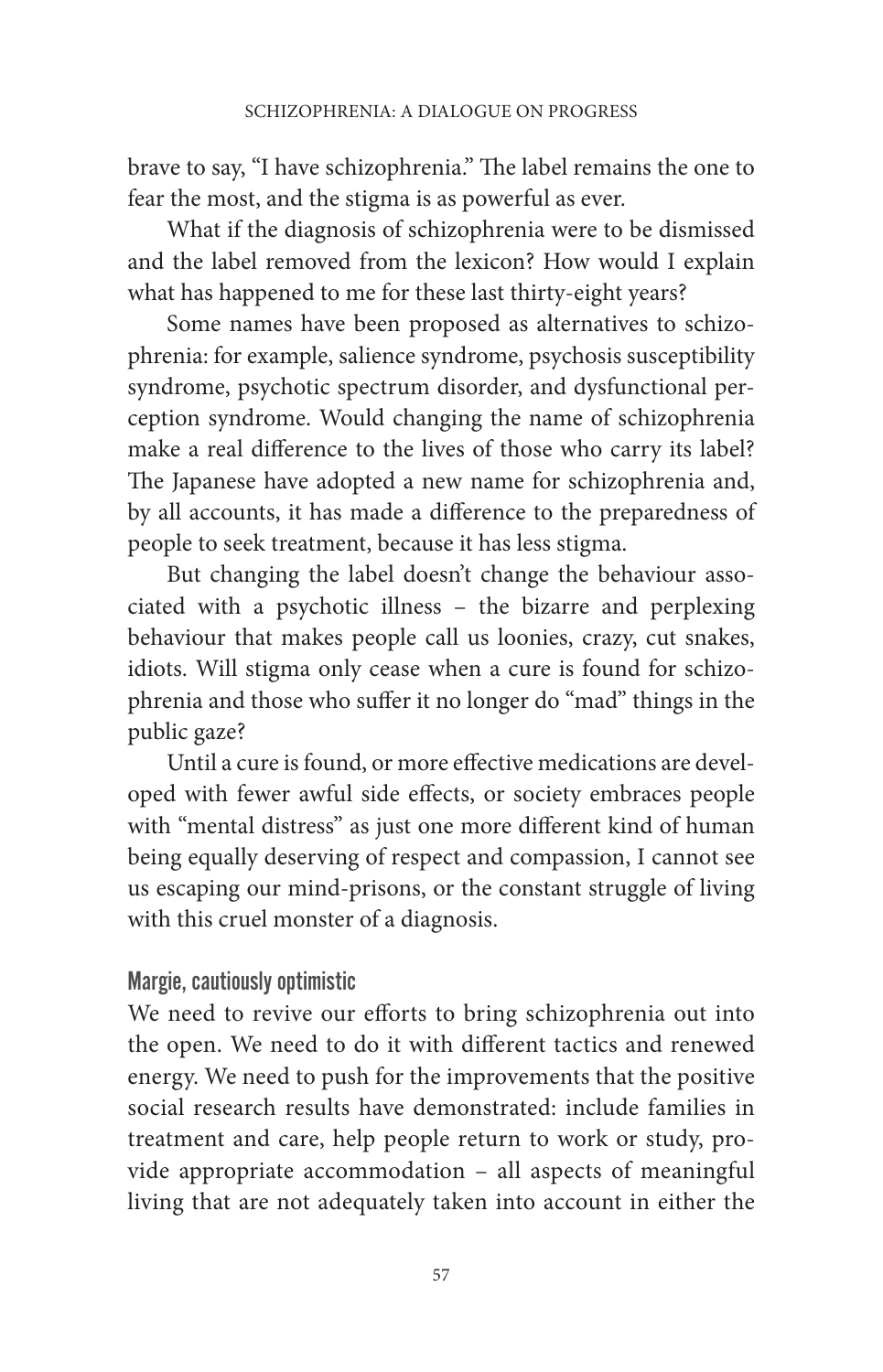intellectual/cultural metaphor or the narrow medical model. With these changes, the illness could become much more tolerable for both sufferers and carers.

## Sandy

But then, Margie does not have to fight daily with the monster.

# **Authors**

*Sandy Jeffs* is a poet who has lived with schizophrenia since 1976. She has been a public face for this often misunderstood condition for many years. *Margaret Leggatt* is a sociologist and has been a mental health advocate since 1978. She has had a special interest in the needs of family carers, and has fought for many years to have families included in the treatment and care of their unwell family member.

# **Endnotes**

- 1. Pamela Burton, "The Killer Inside," *Good Weekend*, 22 October 2012, accessed at [http://www.smh.com.au/lifestyle/the-killer-inside-20121022-](http://www.smh.com.au/lifestyle/the-killer-inside-20121022-27lqd.html) [27lqd.html.](http://www.smh.com.au/lifestyle/the-killer-inside-20121022-27lqd.html)
- 2. Estelle Carey and Margaret Leggatt, *Profile on Schizophrenia: The Consumer Perspective*, Schizophrenia Fellowship of Victoria, Inc., 1985.
- 3. Commonwealth of Australia, *People Living with Psychotic Illness 2010: Report on the Second Australian National Survey*, November 2011, accessed at [http://www.health.gov.au/internet/main/publishing.nsf/](http://www.health.gov.au/internet/main/publishing.nsf/Content/mental-pubs-p-psych10) [Content/mental-pubs-p-psych10.](http://www.health.gov.au/internet/main/publishing.nsf/Content/mental-pubs-p-psych10)
- 4. Schizophrenia Commission, *The Abandoned Illness: A Report by the Schizophrenia Commission*, November 2012, accessed at http://www. rethink.org/about-us/the-schizophrenia-commission.
- 5. Estelle Carey and Margaret Leggatt, *Coping with Schizophrenia: The Relatives' Perspective*, Schizophrenia Fellowship of Victoria Inc., 1987.
- 6. Mental Health Council of Australia, *Adversity to Advocacy: The Lives and Hopes of Mental Health Carers*, October 2009, accessed at [http://](http://mhaustralia.org/publication/adversity-advocacy-lives-mental-health-carers-october-2009) [mhaustralia.org/publication/adversity-advocacy-lives-mental-health](http://mhaustralia.org/publication/adversity-advocacy-lives-mental-health-carers-october-2009)[carers-october-2009](http://mhaustralia.org/publication/adversity-advocacy-lives-mental-health-carers-october-2009).